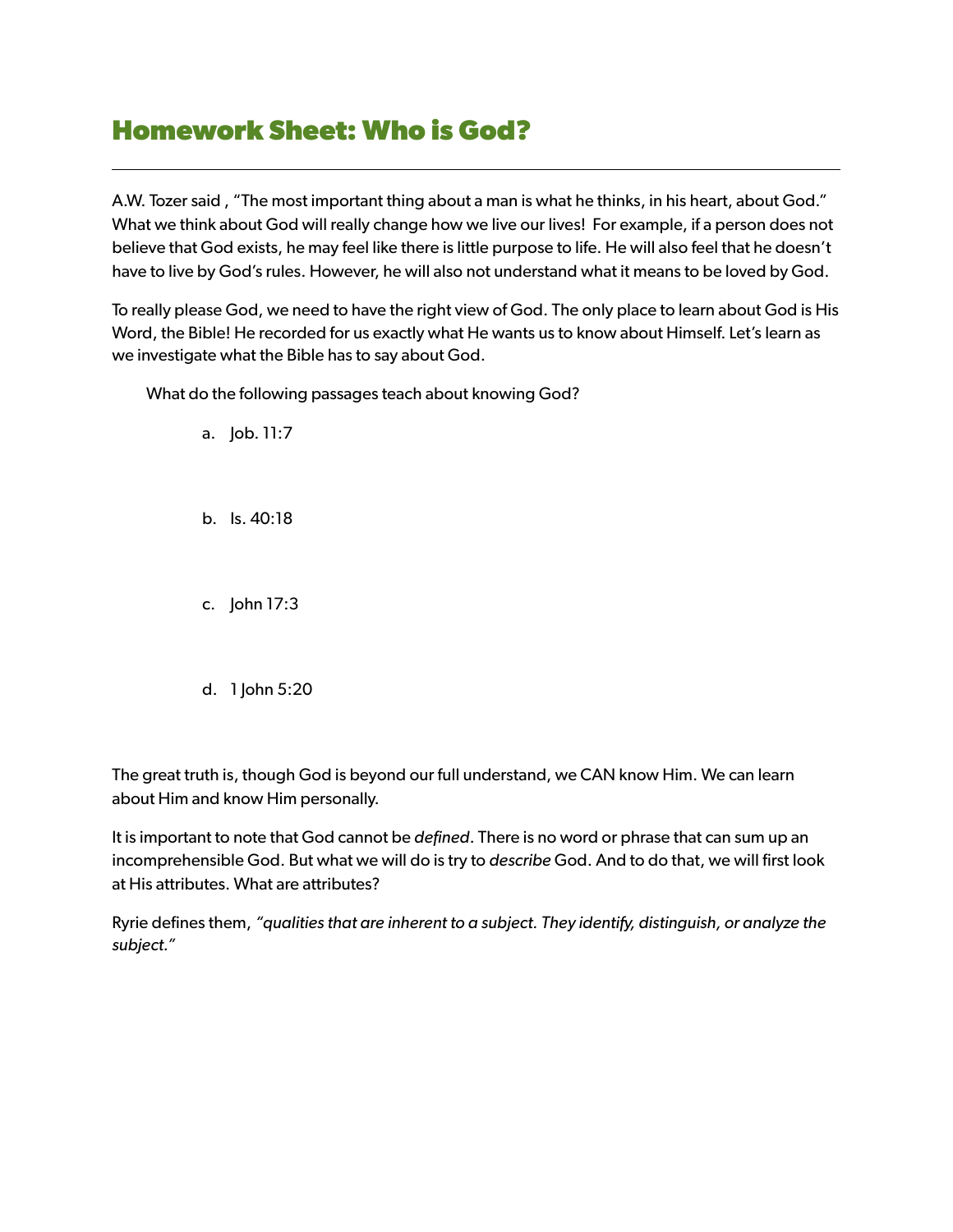As we get into these attributes there are a couple of important notes;

**1.** The attributes are not components or parts of God. Each describes His total being. Love, for example, is not a part of God's nature, God is LOVE. Just because He chooses to exercise one attribute at a given time, it does not mean the others are not still in existence. In other words, when He displays His wrath, He is still love. When He shows love, He does not abandon His holiness.

**2.** God is more than the sum total of His attributes. When we have listed all the attributes that can be gleaned from Scripture, we have not fully described God. Again, in His fullness, He is incomprehensible and infinite.

## **Omnipresence**

What do the following passages teach about God?

a. Ps. 139:7-10

b. 1 Kings 8:27

The first attribute is called *Omnipresence*. It means that God is EVERYWHERE. There is no place we can go that God is not already there. We can never leave the presence of God?

How does this truth make you feel?

How did it make David feel? (read Ps. 139:6)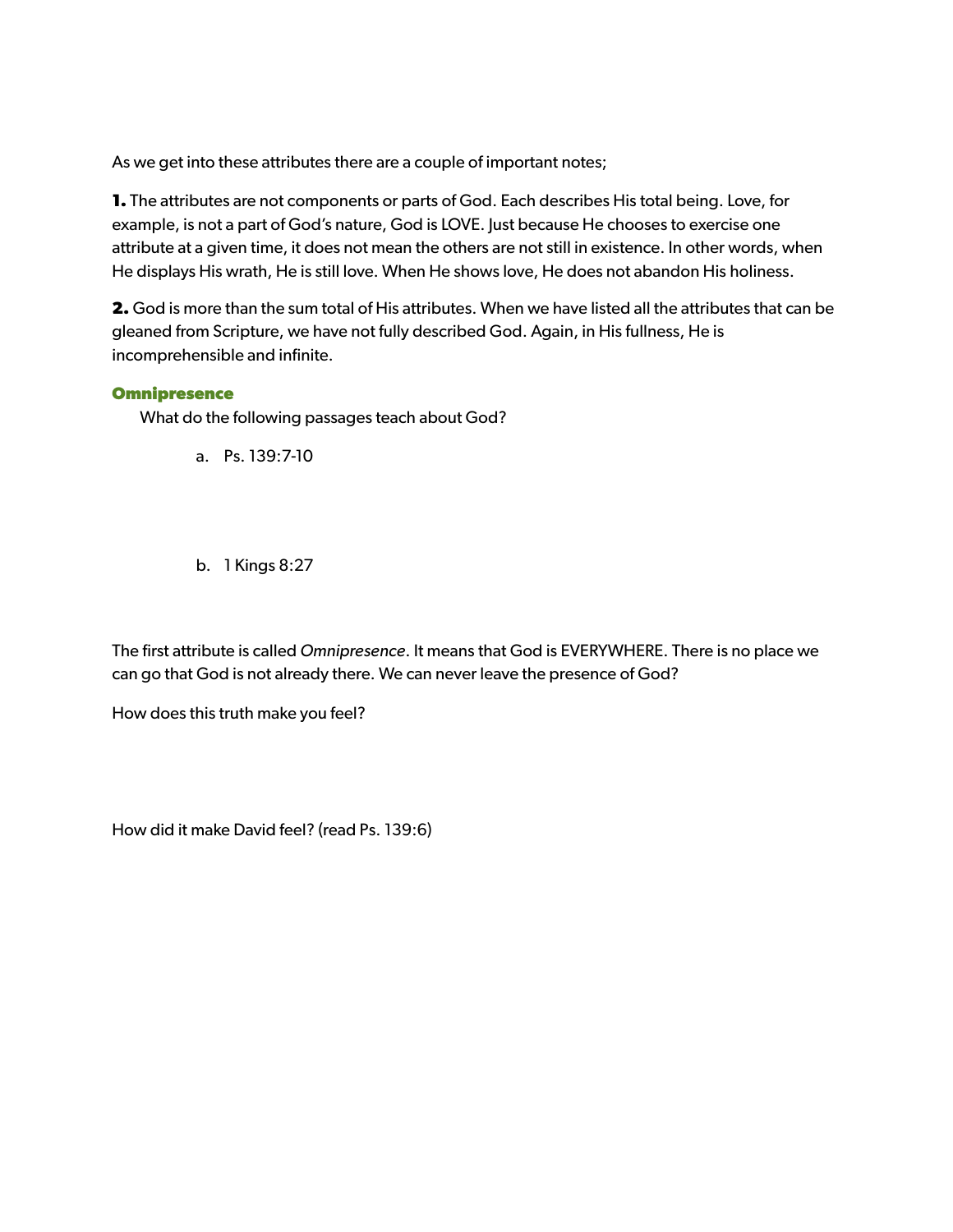## **Omniscience**

What do the following verses teach about God?

- a. Ps. 147:5
- b. Prov. 15:3
- c. Matt. 20:29-31

The second attribute is called *Omniscience*. It means that God knows EVERyTHING or that God has "all knowledge."

 Dr. Manfred Kober says, "God knows all things actual and possible. He knows everything equally and without effort."

A.W. Tozer says, "Because God knows all things perfectly, He knows no thing better than any other thing, but all things equally well. He never discovers anything, He is never surprised, never amazed. He never wonders about anything nor (except when drawing men out for their own good) does He seek information or ask questions."

How does this truth make you feel?

God knows about every heart-ache in your life and He cares! (read Ps. 56:8) Write down your thoughts about this:

Share about an incident in your life that happened recently that you are thankful God knows about: